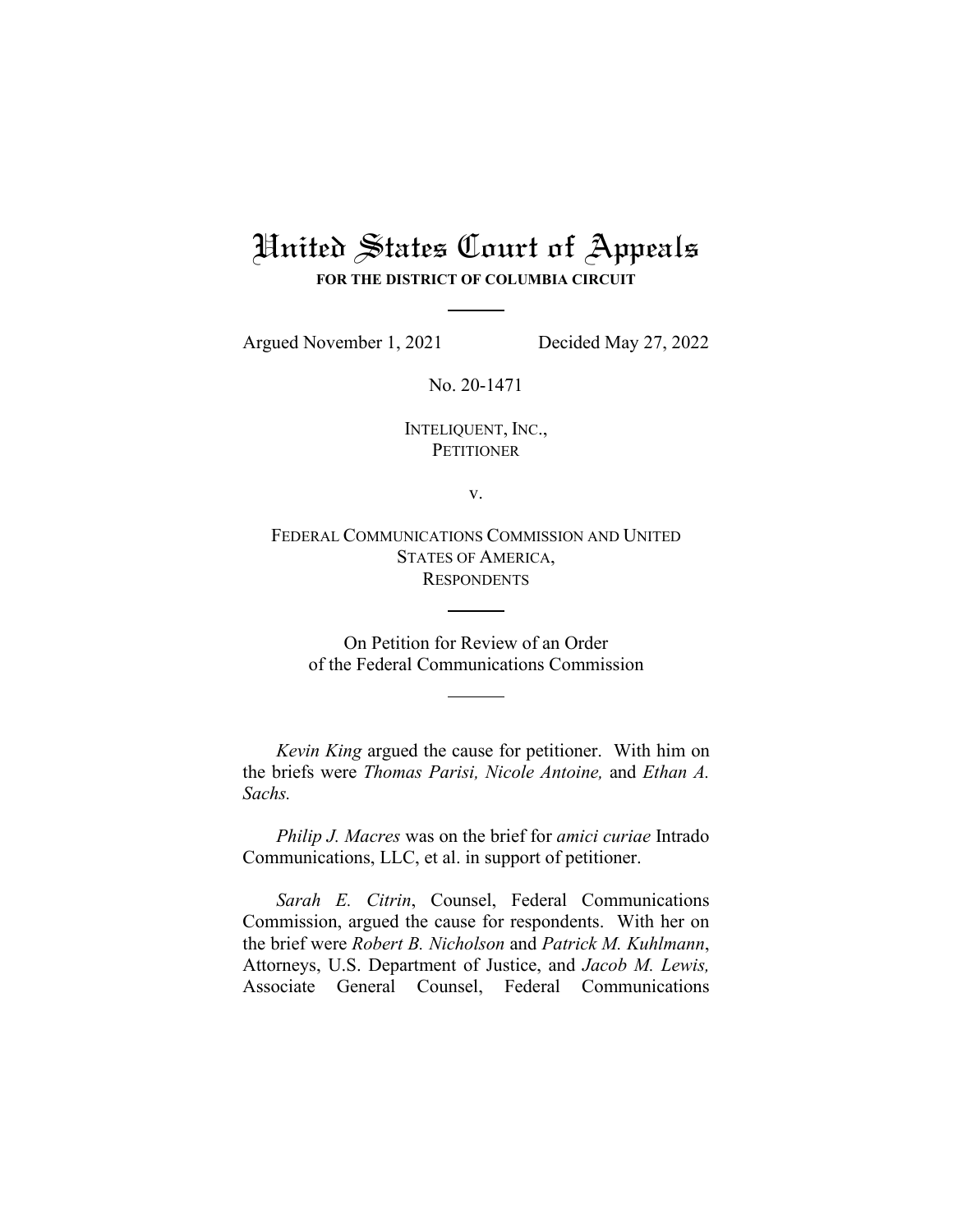Commission. *Richard K. Welch*, Deputy Associate General Counsel, entered an appearance.

*Kevin D. Horvitz* argued the cause for *amicus curiae* USTelecom - The Broadband Association. With him on the brief was *Scott H. Angstreich.* 

Before: PILLARD and RAO, *Circuit Judges*, and GINSBURG, *Senior Circuit Judge*.

#### Opinion for the Court filed by *Senior Circuit Judge* GINSBURG.

GINSBURG, *Senior Circuit Judge*: Inteliquent, Inc. challenges the Federal Communication Commission's rate cap on the provision of tandem switch services, which are links in the routing chain for toll-free telephone calls placed from a landline. To reduce the incentives for regulatory arbitrage and to encourage companies to transition to lower-cost Internet Protocol technologies, the FCC set a transitional tariffed rate cap of \$0.001 per minute for tandem switch services. Inteliquent argues the Commission: (1) ignored its evidence supporting a rate cap of \$0.0017 per minute, (2) impermissibly delegated its rate cap decision to USTelecom, a trade association, and/or (3) set the rate cap below Inteliquent's or other providers' costs. For the reasons explained below, we deny Inteliquent's petition for review.

## **I. Background**

Toll-free, or 8YY, calls are a type of call for which the recipient rather than the caller pays. When a caller dials an 8YY number, his or her carrier typically queries a nationwide database to determine the owner of that 8YY number. Tollfree callers using a landline operating within a "time-division multiplexing" (TDM) network — a legacy method of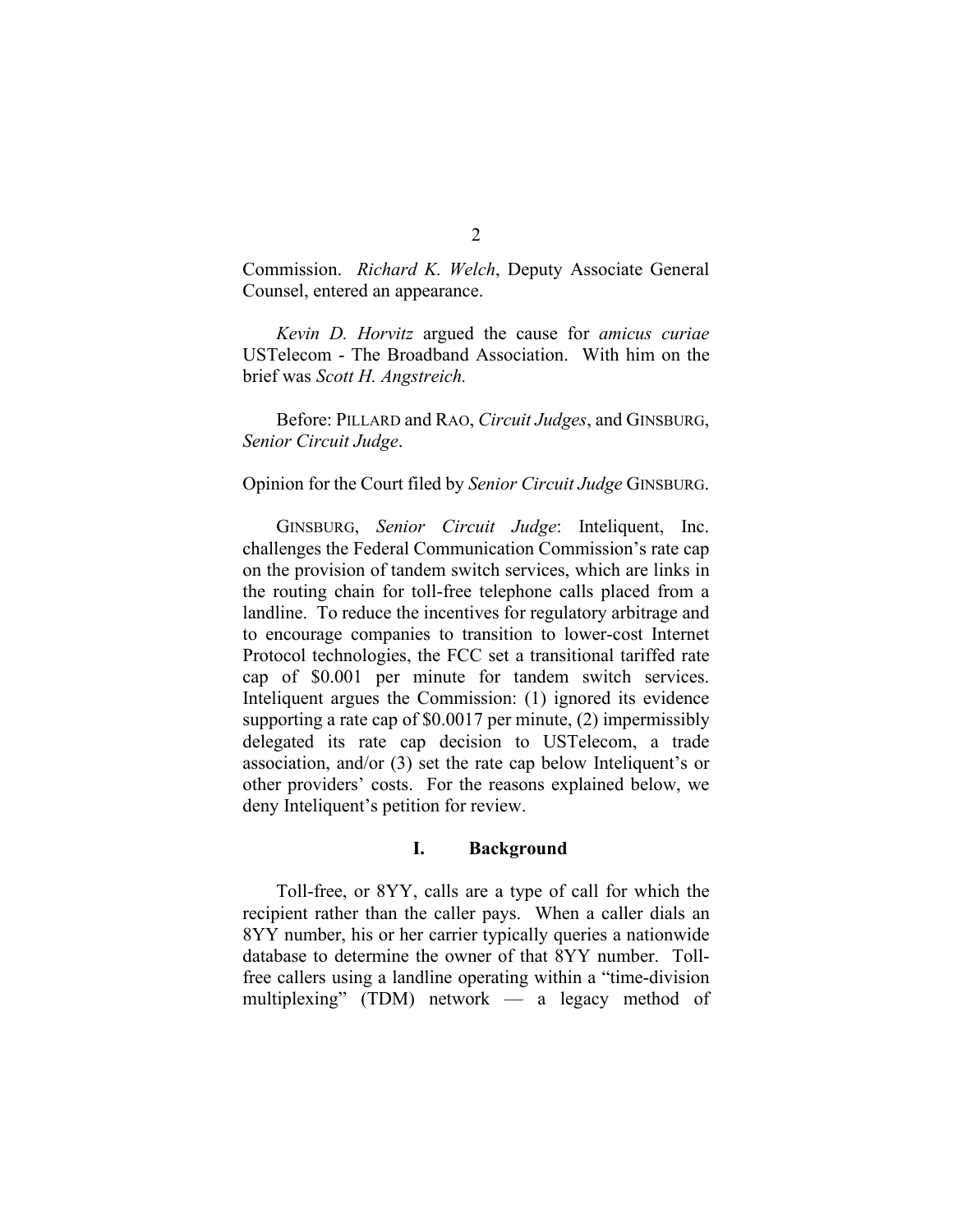3

transmitting telephone signals — have their calls routed through a service switching point, also known as a tandem switch. Even if the network does not use a TDM, routing a tollfree call made from a landline is at least a three-step process: (1) the caller's local telephone company, or local exchange carrier, picks up the signal; (2) which it routes to a tandem switch or intermediate switch provider; (3) which then routes the call to the interexchange carrier (IXC) providing service to the owner of the toll-free number. Tariffs for toll-free calls run in reverse of the signal, as depicted below:



This process applies only to landlines; wireless call routing is different because the Commission's rules prohibit wireless providers from paying providers of tandem switching.

In the order under review (the Order), the FCC set a rate cap on tandem switching services, a common alternative for setting a rate in the regulation of telecommunications. Prior to 1990, the largest local exchange carriers were regulated under a "cost-plus" system of regulations, in which the rates they could charge were based on their costs plus a return on their invested capital. That approach changed in 1990 when the Commission adopted an order that created "an incentive-based system of regulation" in order to "reward companies that become more productive and efficient, while ensuring that productivity and efficiency gains are shared with ratepayers."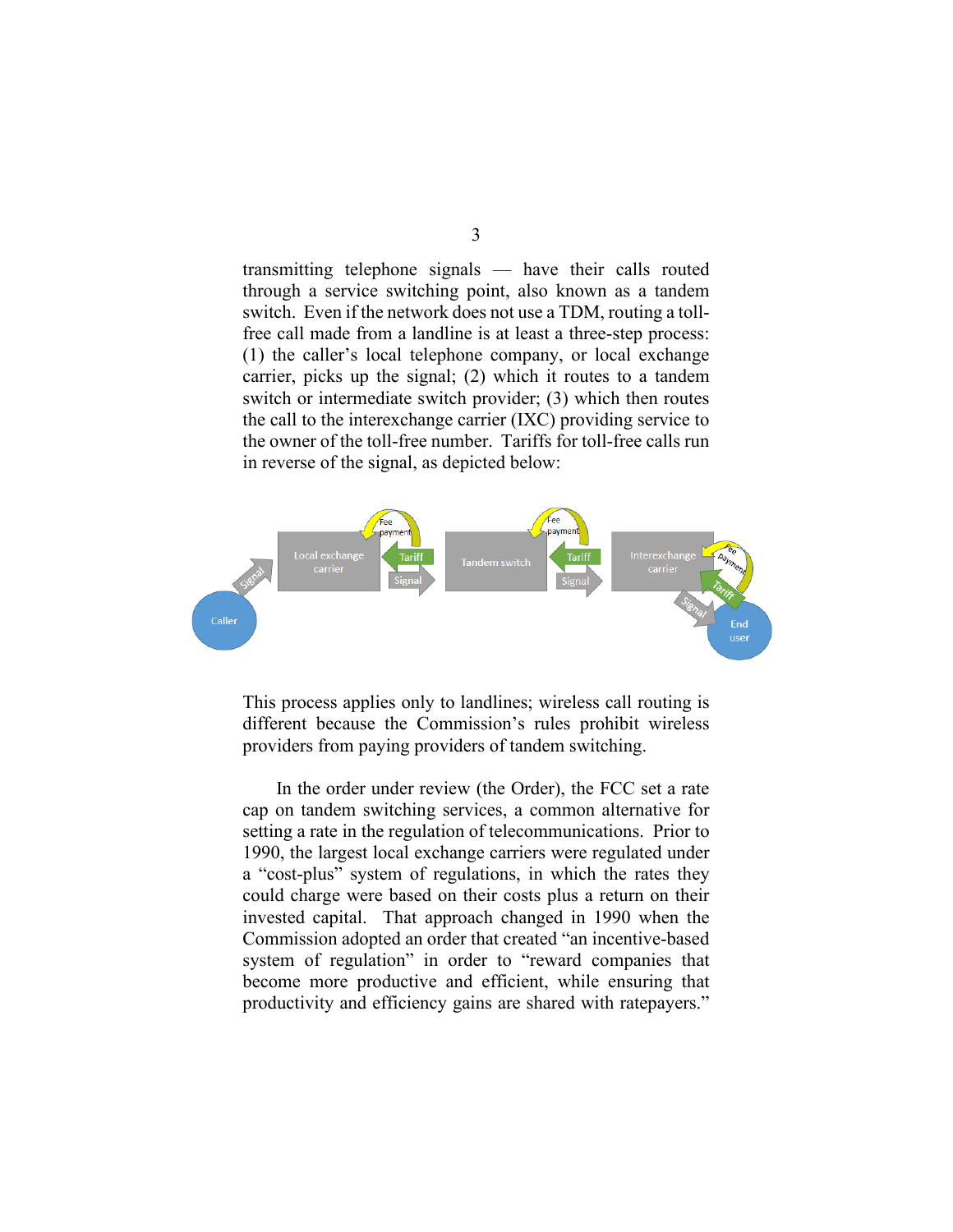*See In the Matter of Policy and Rules Concerning Rates for Dominant Carriers*, 5 FCC Rcd. 6786, 6787, ¶ 1 (1990). The 1990 order modified the tariff review process for incumbent Local Exchange Carriers — those that were once local monopolies — by capping their rates and dropping the cap each year to encourage them to improve productivity in order to continue to profit. *Id.* at ¶ 2. Since then, the FCC has used rate caps in other contexts, including the Order Inteliquent challenges here. *See, e.g.*, *In re: Core Communications, Inc.*, 455 F.3d 267, 273 (D.C. Cir. 2006) (discussing rate caps on carrier charges for delivering a call to an internet service provider); *In the Matter of Rules for Interstate Inmate Calling Services, Third Report and Order, Order On Reconsideration, and Fifth Further Notice Of Proposed Rulemaking*, WC Docket No. 12-375, FCC 21-60, at \*2 (May 24, 2021) (setting rate cap for interstate and international calls placed from prisons).

As part of its push to improve telecommunications practices, the FCC in 2011 reformed intercarrier compensation for toll calls. *See In the Matter of Connect America Fund*, 26 FCC Rcd. 17663 (2011). In that order, the Commission adopted a presumption that pricing should move to a "bill-andkeep" model, in which a carrier bills only its own retail customers instead of billing other carriers in the path of a phone signal in order to cover its costs. That order did not apply to toll-free calls, in part because the companies providing tandem switching services for toll-free calls must receive payment from either the interexchange carrier or the local exchange carrier. In the Order under review here, however, the FCC transitioned "end office charges" for toll-free calls — that is, charges local carriers bill to IXCs for connecting their users to the IXC's users — to a bill-and-keep model over three years, beginning in July 2021. Because tandem switch providers have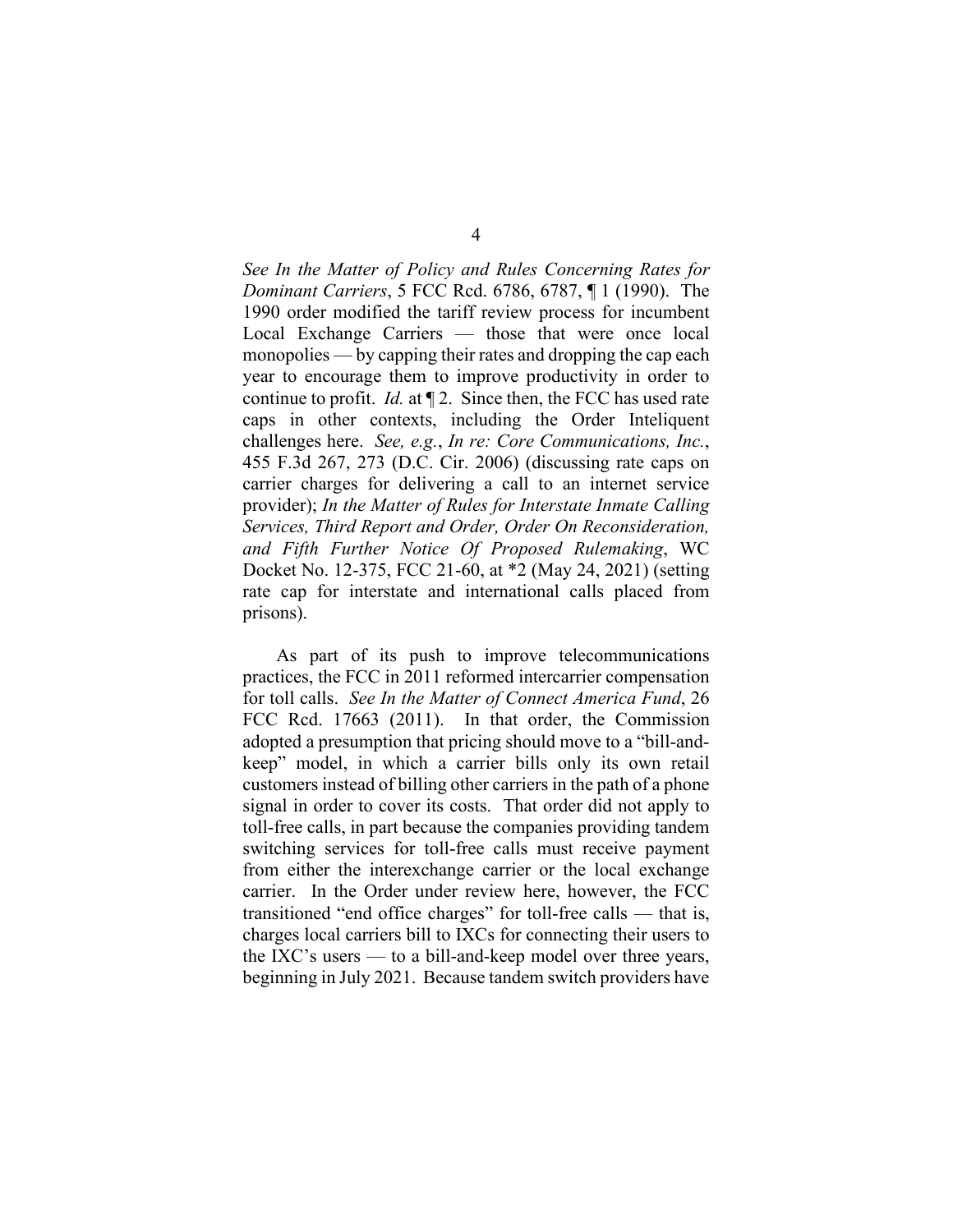no retail customers to bill, the Commission did not transition tandem switching tariffs to bill-and-keep.

After the FCC transitioned the toll market to the bill-andkeep model, the toll-free calling industry was beset by arbitrage schemes. These schemes take several forms, but we need explicate only one of them, "traffic pumping," to illustrate the flaws in Inteliquent's petition. In that scheme, a tandem switch, local telephone operator, or bulk termination service provider — any firm that purchases and routes 8YY traffic — has a high enough price/cost margin to make it profitable for it to pay others to place robocalls to toll-free numbers and route those calls over its facilities. The design of the scheme is depicted below:



The arbitrageur — the LEC in the figure above — profits from the tariff fee for switching, minus the cost of providing the switching service and the cost of paying a robocaller to place the calls. This is possible, in part, because the competitive intermediate switch carriers' tariffs are not based upon their costs; instead, they are capped at the rates charged by the incumbent LEC, *see* 47 C.F.R. § 51.911(c). The perversity of the arbitrage is compounded because the caller, even if it is a robocaller, does not pay for the toll-free call and therefore has no incentive to select the provider with the lowest rates.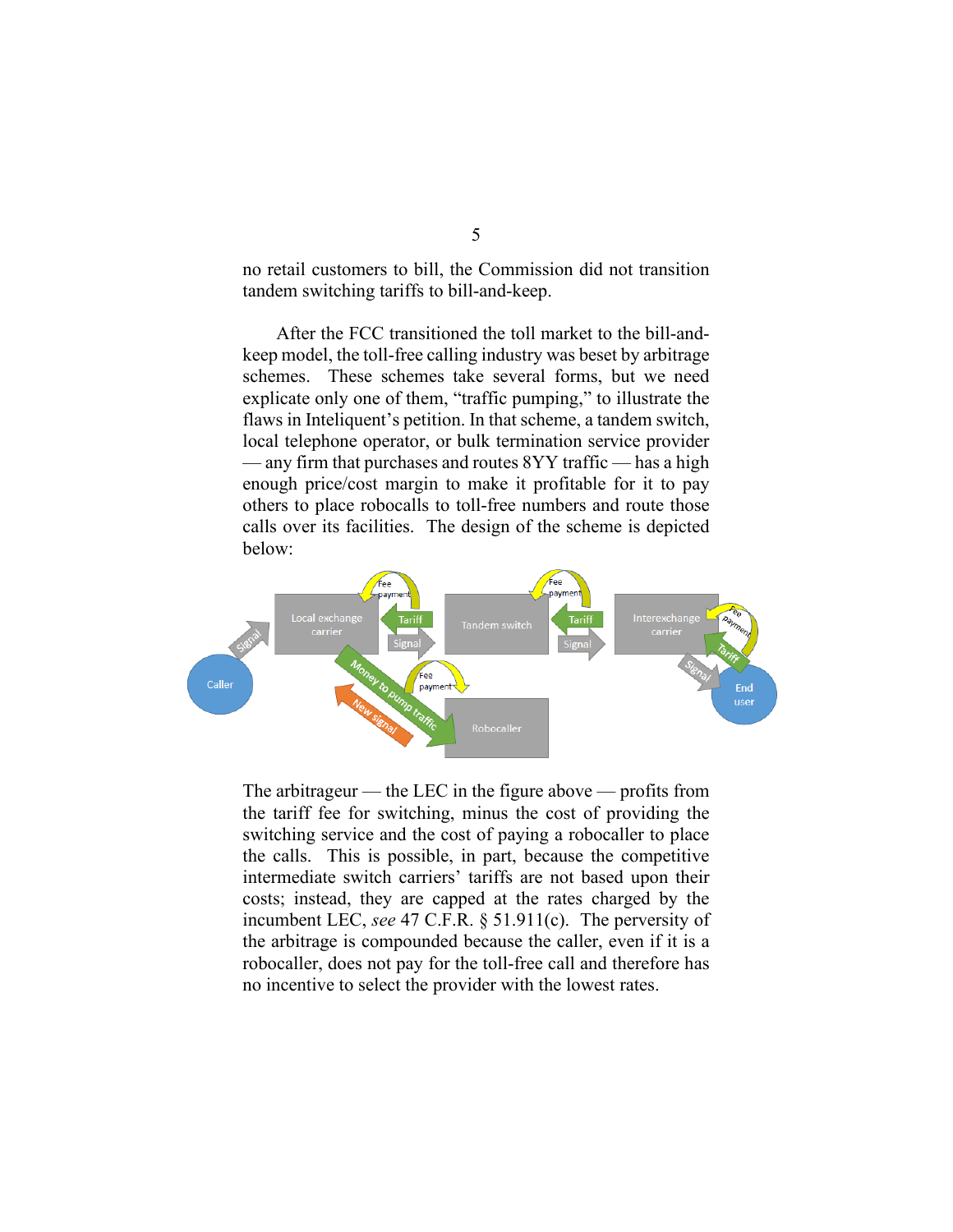In combination, these conditions create a market distortion because LECs originating toll-free calls not only lack the incentive to minimize intercarrier compensation and tandem switching charges, they also have an incentive to inflate those charges fraudulently through robocalling. As a result, arbitrage and this sort of fraud was widespread and increasing; indeed, AT&T submitted a study during the notice and comment period for the Order showing that 83% of all originating toll-free traffic in 2019 was part of such a scheme. These schemes cause system disruptions, congest incoming lines, and thereby impair carriers' ability to complete legitimate calls. They also burden the owners of the toll-free number with sorting real calls from the many robocalls.

To combat these schemes, the FCC in 2020 adopted the Order, aimed at making arbitrage unprofitable by bringing the price of switching toll-free calls to a point closer to the providers' costs. Because arbitrageurs rely upon a high percall profit margin in order to compensate robocallers, a low enough rate cap would minimize the incentive to arbitrage. Although setting the rate cap low enough to discourage arbitrage without putting providers out of business seems simple in principle, the Commission's job was made more difficult because none of the commentors on its proposed order submitted data on its costs. Consequently, the FCC was left to discern as best it could, without information about a key component of the equation — providers' costs — the rate cap that would discourage LECs or tandem switchers from encouraging, or engaging in, arbitrage. Lacking that information, the Commission decided to adopt the lower of two rate caps proposed by commenters; USTelecom, a nationwide trade association, proposed a cap of \$0.001 per minute based upon a midpoint rate calculated from data provided by its largest members. Inteliquent proposed a cap almost twice as high, to wit \$0.0017 per minute. Unlike Inteliquent, which is a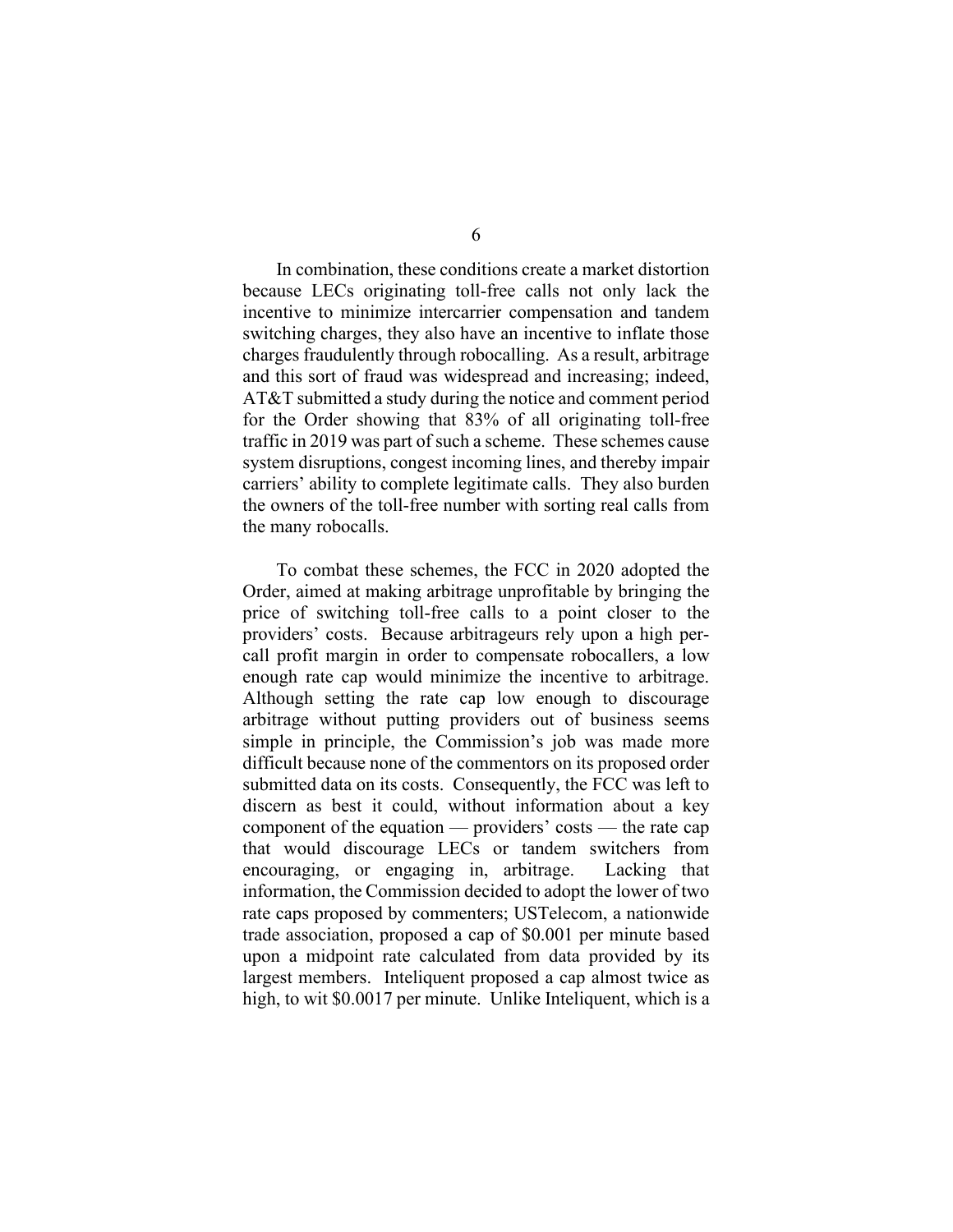single, independent tandem switch provider, USTelecom represents a large number and a wide range of market participants — including LECs, IXCs, and tandem switching providers. Because USTelecom's footprint is so broad, and its members overwhelmingly supported its proposed cap, the FCC concluded USTelecom's suggested cap of \$0.001 was reasonable and would not set prices below providers' costs.

Inteliquent and other tandem switch providers, including *amici* Peerless Network, Inc. and Intrado Communications, LLC objected. They argued that a rate cap of \$0.0017 per minute, based upon a weighted national average of Inteliquent's own rates, would better ensure rates were not capped below providers' costs.

# **II. Standard of Review**

The parties devote a lot of attention to the degree of deference we should accord the Commission's Order but their dispute is not material to the outcome here.<sup>1</sup> **The** Administrative Procedure Act "requires that agency action be reasonable and reasonably explained." *FCC v. Prometheus Radio Project*, 141 S. Ct. 1150, 1158 (2021). "Judicial review under that standard is deferential, and a court may not

<span id="page-6-0"></span><sup>&</sup>lt;sup>1</sup> The FCC claims we owe the Order greater deference because it is a transitional or interim order. *See AT&T, Inc. v. FCC*, 886 F.3d 1236, 1249-53 (D.C. Cir. 2018) (discussing deference to a rate that did not reach the Commission's ultimate goal of universal broadband access); *see also Competitive Telecommunications Association*  (*CTA*) *v. FCC*, 87 F.3d 522, 531 (D.C. Cir. 1996). Inteliquent counters that the Commission's interim rate does not change the degree of deference we afford the agency because, as we also said in *CTA*, "[E]ven an interim rule expected to be in place for only a brief time is subject to review, or agencies would be free to act unreasonably for that time." *Id.*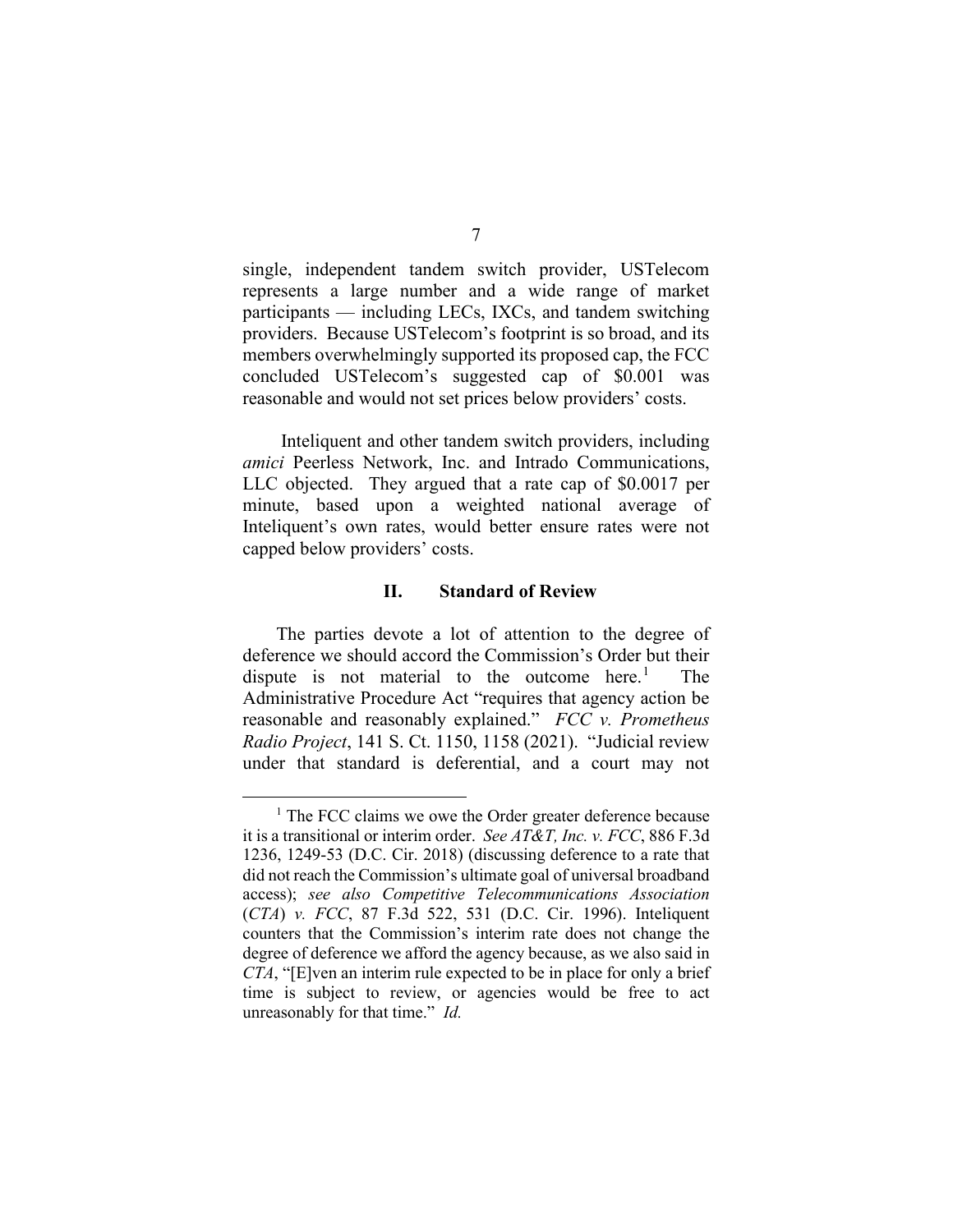substitute its own policy judgment for that of the agency." *Id.* "A court simply ensures that the agency has acted within a zone of reasonableness and, in particular, has reasonably considered the relevant issues and reasonably explained the decision." *Id.* Because the Order is "reasonable and reasonably explained" we need not determine whether additional deference to the Commission is warranted. *See id*.

The Administrative Procedure Act requires that we "hold unlawful and set aside agency action, findings, and conclusions found to be . . . arbitrary, capricious, an abuse of discretion, or otherwise not in accordance with law." 5 U.S.C.  $\S$ § 706(2) &  $(2)(A)$ . Prior to adopting any regulation, the FCC must "examine the relevant data and articulate a satisfactory explanation for its action including a rational connection between the facts found and the choice made." *Motor Vehicle Manufacturers Association of U.S., Inc. v. State Farm Mutual Automobile Insurance Co.*, 463 U.S. 29, 43 (1983) (cleaned up). Here this means the Commission "cannot ignore evidence that undercuts its judgment; and it may not minimize such evidence without adequate explanation." *Genuine Parts Co. v. EPA*, 890 F.3d 304, 312 (D.C. Cir. 2018).

## **III. Merits**

The FCC adopted the rate cap on tandem switching services to discourage arbitrage in toll-free calling and encourage adoption of lower-cost technologies. Although Inteliquent does not dispute these rationales, it argues that the Commission acted arbitrarily and capriciously in setting the rate cap for tandem switching at \$0.001 per-minute for three reasons: (1) the FCC ignored the data Inteliquent submitted showing its weighted national average rates; (2) the Commission should not have relied upon USTelecom's proposal as much as it did; and (3) the FCC needed to show the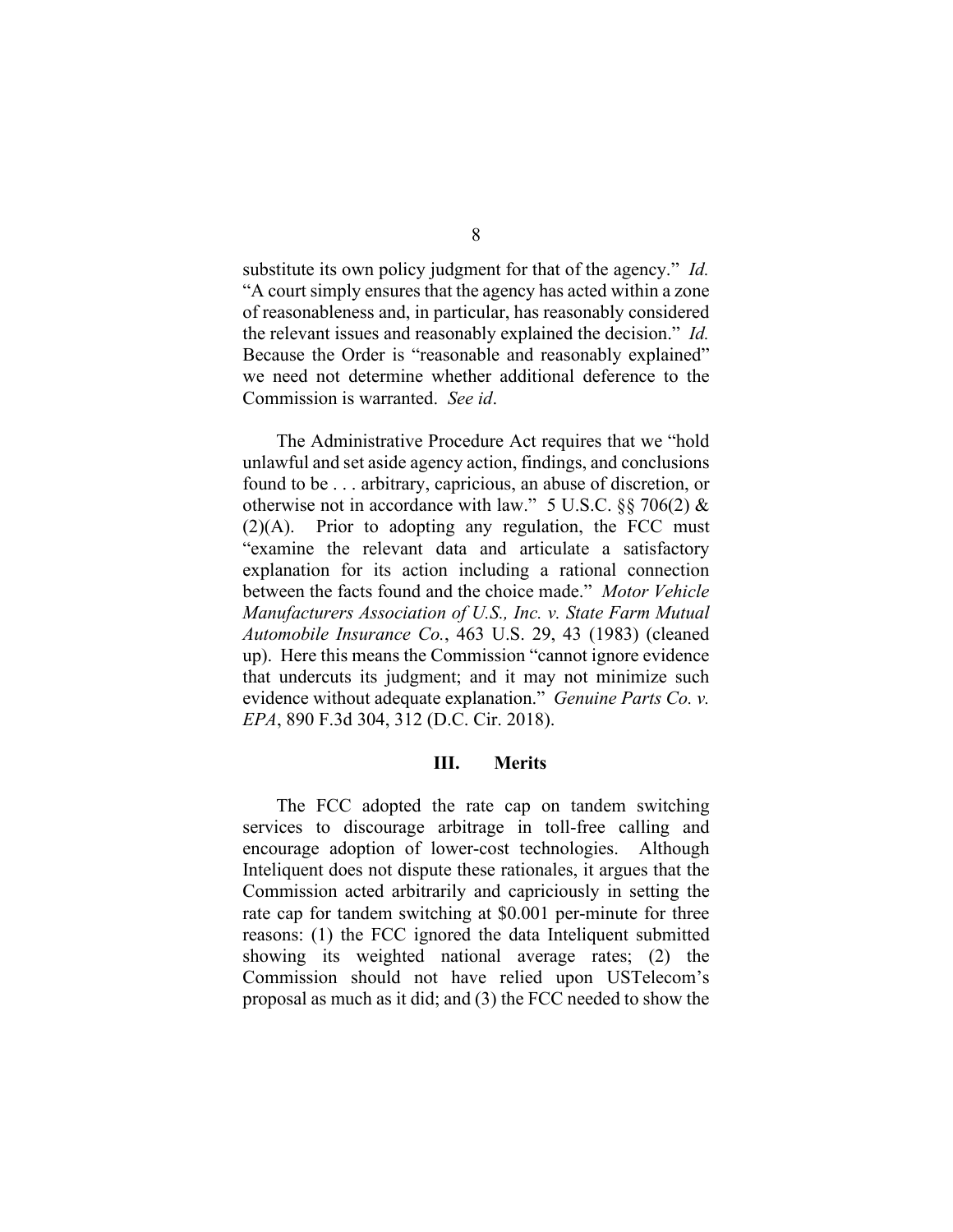cap was above providers' costs. We first discuss the Commission's justifications for the rate cap, then turn to Inteliquent's arguments against it.

#### **A. Arbitrage and Lower-cost Technology**

Inteliquent concedes that the rate cap reduces arbitrage and encourages adoption of lower-cost Internet Protocol technologies, the very points the FCC says justify the rate cap. Inteliquent, however, claims the Commission's "decision is [] unreasonable because it fails to take [providers'] cost into account."

The agency should consider any reasonable cost information in the record but may then balance policy considerations beyond costs in setting a rate. *See CTA*, 87 F.3d at 529 (citing *National Association of Regulatory Utility Commissioners v. FCC*, 737 F.2d 1095, 1137 (D.C. Cir. 1984)) ("The FCC is not required to establish purely cost-based rates."). Here the Commission considered but declined to rely upon the outdated and unrepresentative cost information Inteliquent submitted in favor of using a reasonable proxy for costs, namely, the proposal made by USTelecom. The Commission's decision to set the rate cap at \$0.001 per minute, then, was reasonable if the record supports its determination that a lower rate cap would better deter arbitrage or encourage a shift to lower-cost technologies and was reasonably calculated to avoid setting the cap below providers' costs. *See National Rural Telecommunications Ass'n v. FCC*, 988 F.2d 174, 178 (D.C. Cir. 1993). Inteliquent says the Commission's explanation of its choice merely states the obvious, namely, that a lower rate "seemed better calibrated to deter arbitrage."

Inteliquent is correct in saying the Commission's rationale is simple but the company ignores that, in its effort to deter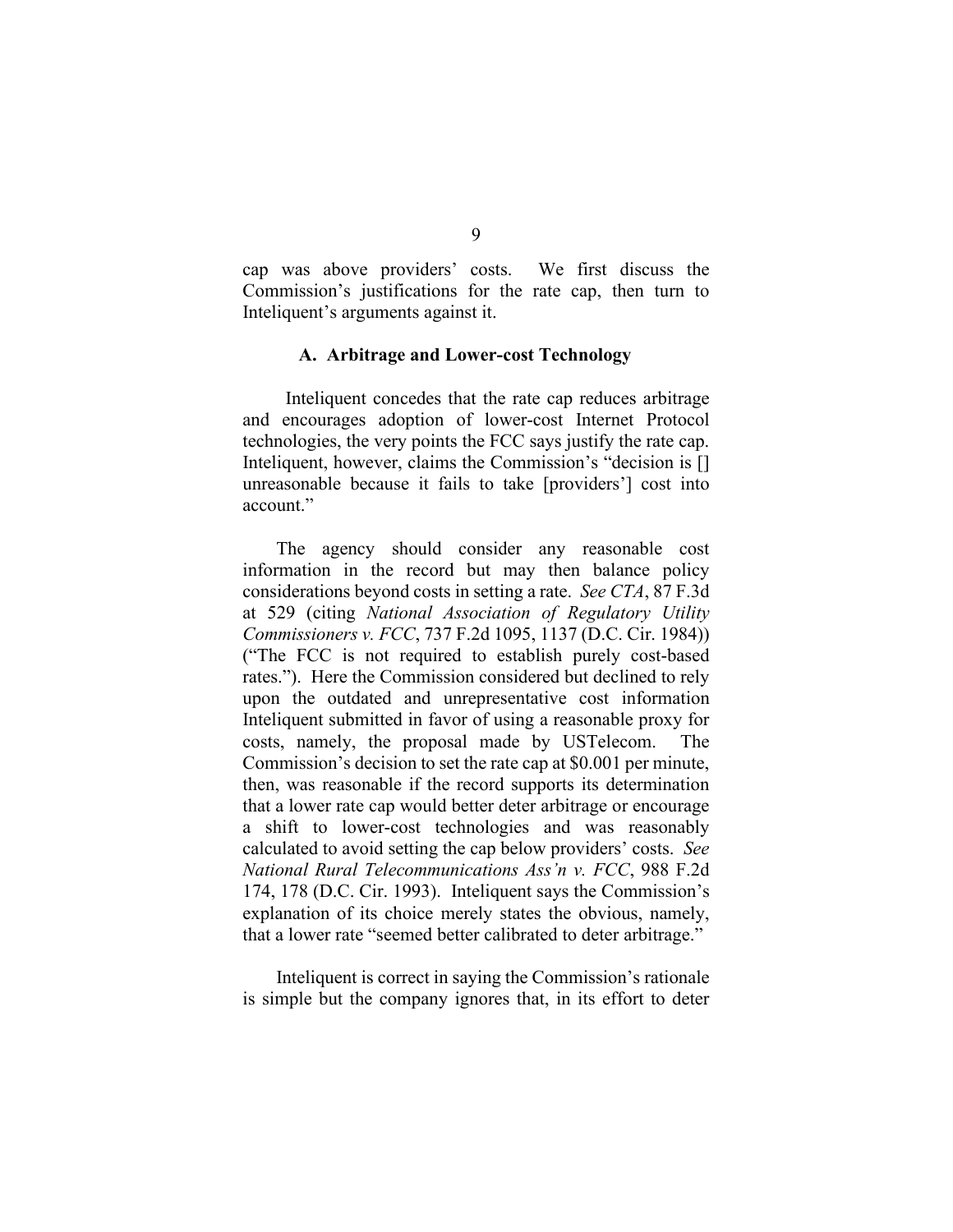arbitrage, the FCC wanted to adopt not just the lowest rate cap but the lowest rate cap above providers' costs. The Commission's explanation for choosing the lower of the two proposed rate caps to deter arbitrage need not be more complicated than that because the incentive structure for carriers to engage in arbitrage is not more complicated. Put simply, a lower profit margin allows less room to redirect profits to robocallers in exchange for generating phony toll-free calls. The FCC's Order made clear the connection between arbitrage and its decision to select a lower rate cap, quoting a submission from Verizon: "[A]s long as 8YY tandem-switched transport rates remain high . . . there will be strong incentives for carriers to engage in such arbitrage schemes." *In the Matter of 8YY Access Charge Reform* (*"8YY Reform"*), WC Docket No. 18-156, 2020 WL 6055137, at \*17 (Oct. 9, 2020). Therefore, the record supports the Commission's anti-arbitrage rationale for selecting USTelecom's lower rate cap submission over Inteliquent's nearly 70% higher submission. Further, Inteliquent does not challenge the Commission's finding that a higher rate cap "could retard the transition to [Internet-Protocol-based] networks." *Id.* at \*20.It follows that the record supports the Commission's decision to set a rate cap on tandem switching services as low as possible — though preferably above providers' costs — in order to deter arbitrage and encourage transition to lower-cost technologies.

# **B. Inteliquent's Data**

We now turn to Inteliquent's arguments against the reasonableness of the rate cap. First, Inteliquent claims the FCC ignored the company's data and failed to explain its reason for doing so. In fact, however, the Commission acknowledged Inteliquent's submission and pointed out flaws that undermined the utility of the study Inteliquent submitted. First, the study was based upon rates Inteliquent charged but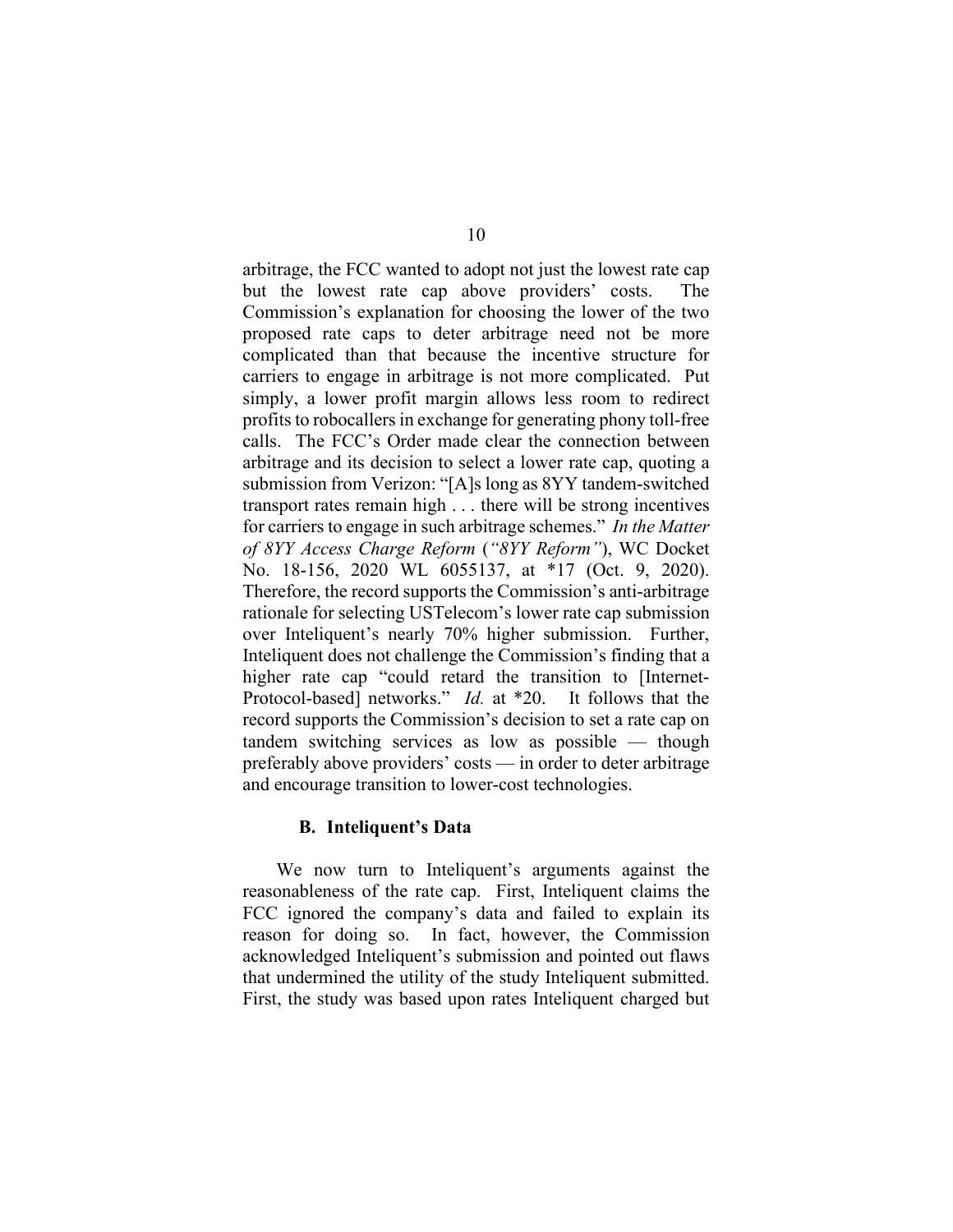did not include rates charged by any other carrier; therefore, it did not demonstrate that Inteliquent's rates were representative of tandem switch service providers generally. Second, the study produced a weighted national average of rates rather than a weighted national average of costs, which provided the FCC little if any assistance in setting a rate cap above providers' costs. Although Inteliquent argues those rates reflected costs at one time, the Commission responds, correctly, that the incumbent providers' rates Inteliquent relies upon have not been exclusively cost-based since 1990: "those cost studies are almost three decades old and, given the generally declining costs of providing telecommunications service . . . almost certainly overstate carriers' current costs." In short, the FCC did not ignore Inteliquent's submission; the Commission considered Inteliquent's data and reasonably explained its decision not to rely upon it.

Citing *Radio-Television News Directors Association v. FCC*, 184 F.3d 872, 887 n.20 (D.C. Cir. 1999), Inteliquent next argues that even if its data were old and possibly flawed, the FCC could not disregard them because it had no more recent or more credible data to support its rate decision. It is true the Commission may not disregard relevant evidence, but here Inteliquent's evidence was not relevant to the agency's goals of reducing arbitrage and encouraging the adoption of lower cost technology. Indeed, *Radio-Television* supports this conclusion because the study we there faulted the FCC for ignoring directly laid out the potential costs of the challenged rule. *See id*. Here, by contrast, Inteliquent's study was not nearly so relevant; instead, as the Commission pointed out, being old and outdated, it was only weakly related to the current costs of providing tandem switch services.

Most important, Inteliquent never suggested how its rate data could be used to calculate costs, even old costs; instead, it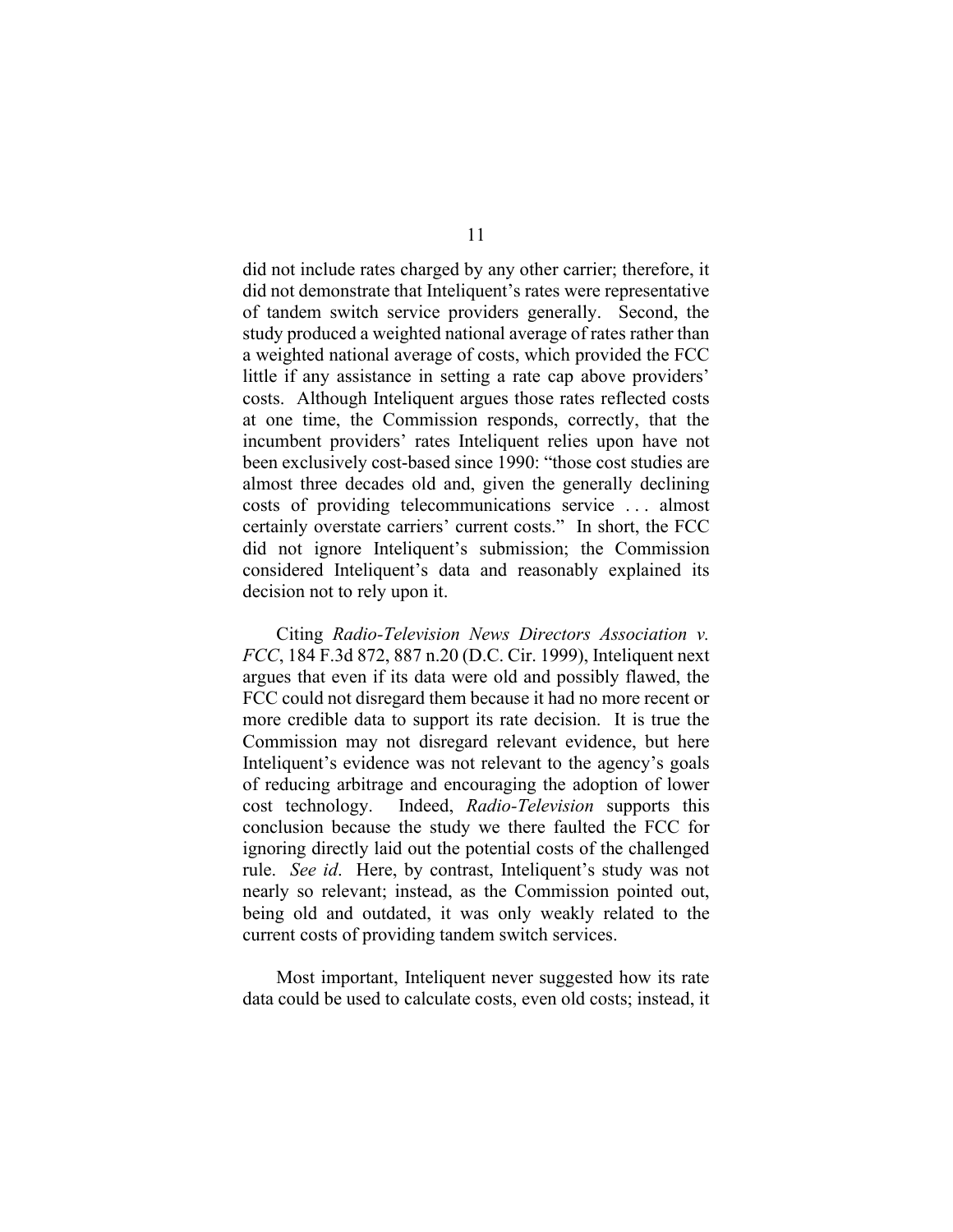argues in its reply brief for the first time that the Commission could have used some unspecified means to calculate providers' costs from the rate data it submitted and then used that information to adjust USTelecom's proposed rate cap. The FCC was not required to make a complicated, perhaps impossible, adjustment to USTelecom's proposal. Instead, the Commission was required only to explain why Inteliquent's submission did not bear upon the problems the Order sought to address, which is what it did.

Inteliquent next argues the FCC may not dismiss as dated a study aggregating and weighting the "*current* rates for tandem services" because they are still the lawful rates and presumably, therefore, still just and reasonable. But the FCC did not approve the prior benchmark rates because they were the uniquely reasonable rates; the Commission approved them because it found those rates were within the zone of reasonable rates. *See WorldCom, Inc. v. FCC*, 238 F.3d 449, 462 (D.C. Cir. 2001) ("The relevant question is 'whether the agency's numbers are within a "zone of reasonableness," not whether its numbers are precisely right.'" (quoting *Hercules Inc. v. EPA*, 598 F.2d 91, 107-08 (D.C. Cir. 1978))). That does not mean a lower rate could not also be within the zone of reasonableness. Put another way, Inteliquent's argument would be a reason to reject the Commission's rate cap only if the FCC had previously determined each rate in Inteliquent's study was the lowest just and reasonable rate. Because Inteliquent has made no such showing, its arguments about its data submission do not show the Commission's rate cap is arbitrary and capricious.

## **C. USTelecom's Proposal**

Inteliquent next argues the Commission arbitrarily adopted USTelecom's proposed rate cap despite its lack of cost justification. Inteliquent's argument assumes the FCC must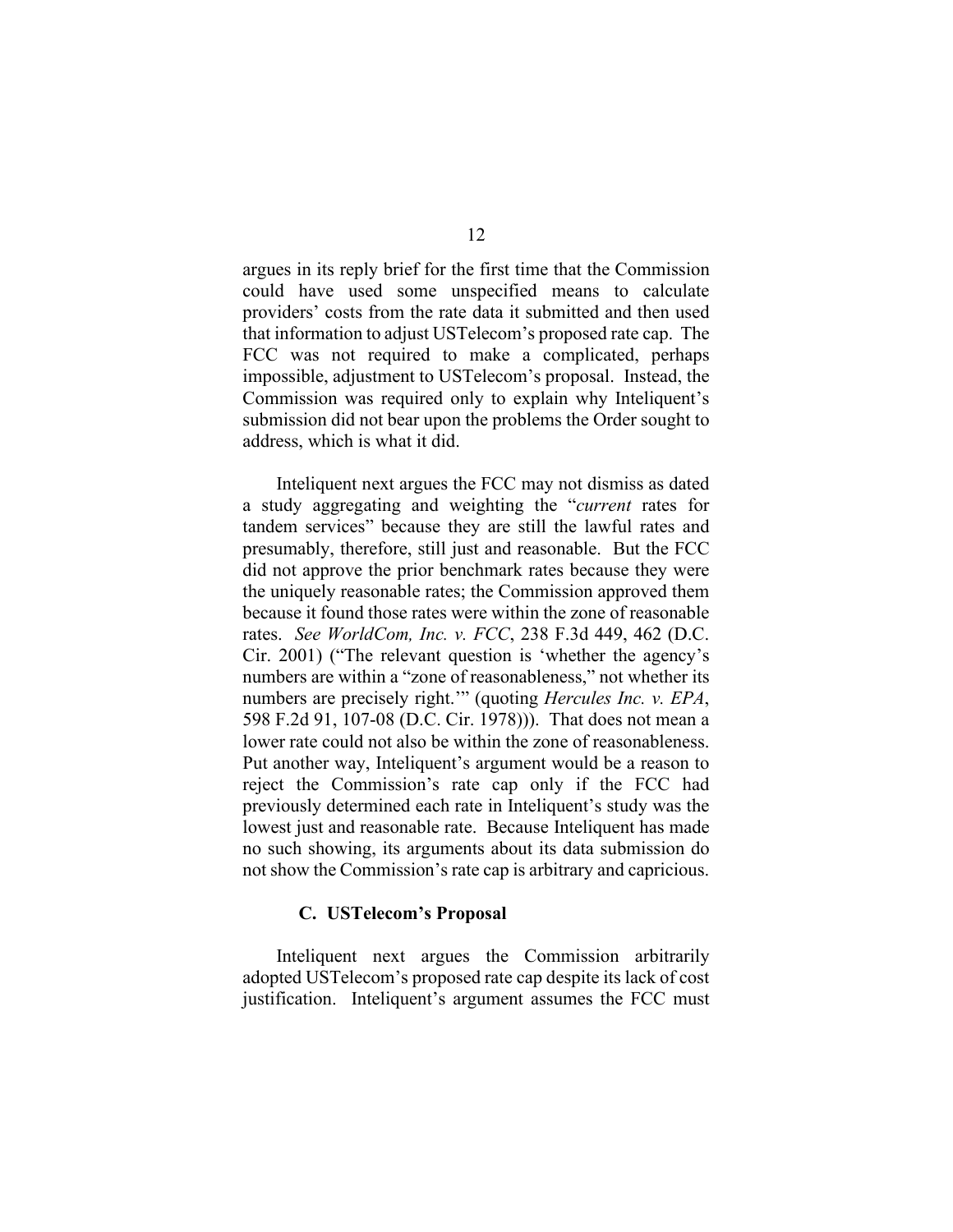adopt cost-based rates, which we have already seen is not correct. *See CTA*, 87 F.3d at 532, *supra* p. 9. The same is true of the rates Inteliquent cited in its own data as "cost-based"; those were benchmark rates, drawn from the tariffs of incumbent local service providers, and did not reflect the costs of those incumbent carriers. As noted previously, the Commission abandoned cost-based ratemaking for its current rate cap approach so that firms would have the incentive to lower their costs in order to increase their profits, which was also one of its reasons for capping rates for tandem switching. Finally, even if the FCC needed some evidence the rate cap was above providers' costs, it reasonably relied upon evidence that many carriers already provided service at or below \$0.001 per minute, and upon the overwhelming support of the numerous and diverse members of USTelecom.

Inteliquent next argues the FCC, in accepting USTelecom's proffered rate, failed to exercise its independent judgment. It is true the Commission may neither rely upon a commenter's proposal without analyzing the support for that proposal, *see City of New Orleans v. SEC*, 969 F.2d 1163, 1167 (D.C. Cir. 1992), nor delegate its decision-making authority to a private party, *see Texas Office of Public Utility Counsel v. FCC*, 265 F.3d 313, 328 (5th Cir. 2001). Here, however, the FCC did neither. In *City of New Orleans v. SEC* we vacated an agency's finding because it relied upon a submission containing "no explanation or underlying support" and did not "ascertain[] the accuracy of the data contained in the study," which taken together suggested the agency did not engage in reasoned decision-making. *See* 969 F.2d at 1167. Here, in contrast, the FCC reached its decision by analyzing the various arbitrage studies and comparing the submissions of USTelecom, Inteliquent, and others. The accuracy of the data upon which the FCC relied was not questioned; indeed, Inteliquent never argues USTelecom's members were not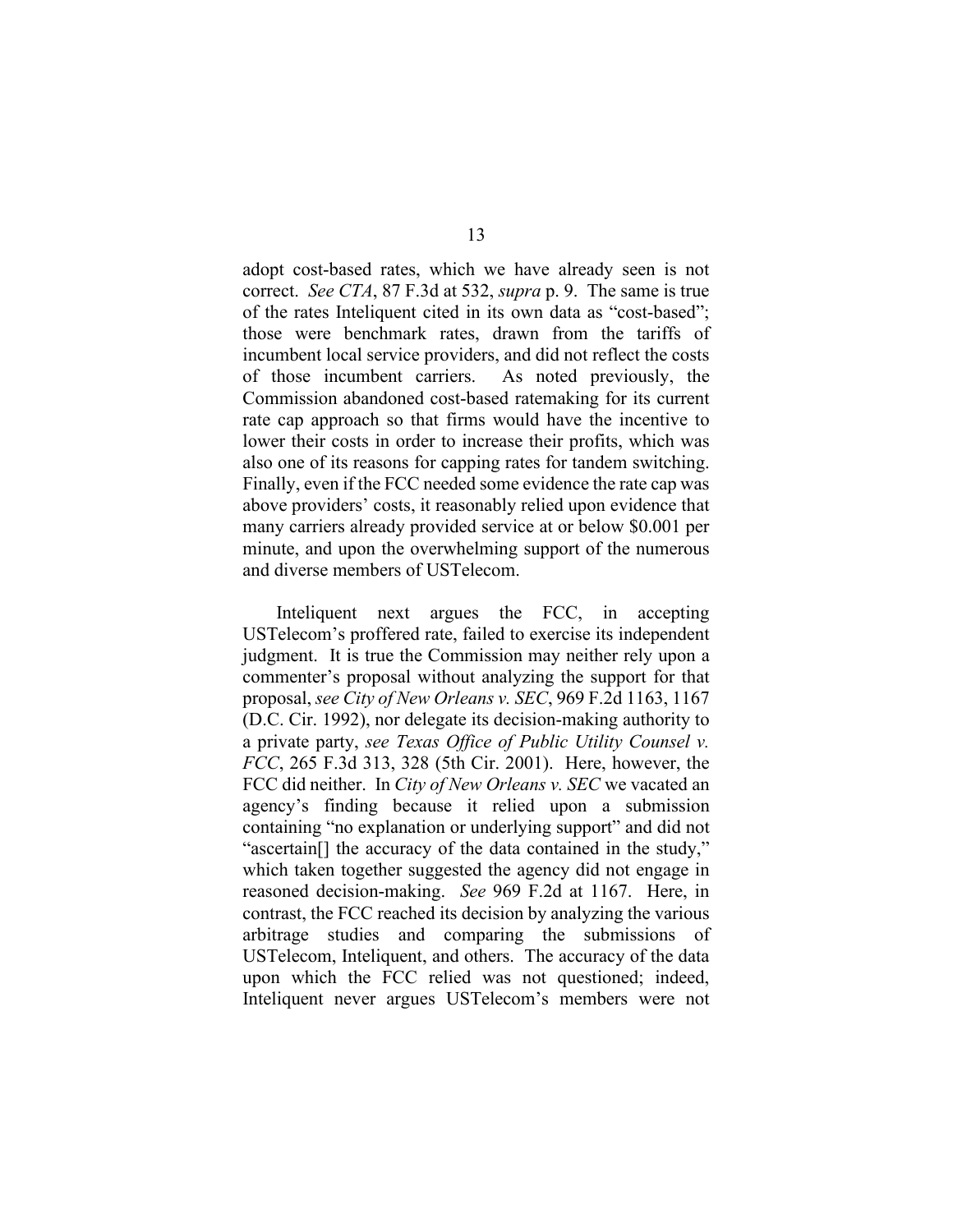willing to accept \$0.001 per minute as the rate cap — and therefore that the information USTelecom's members provided through their revealed preference in accepting the proposal was inaccurate. It argues instead that the FCC should not have inferred the members' support for the \$0.001 rate cap implies their costs are less than \$0.001. Considering, however, that USTelecom's members are for-profit enterprises, we can hardly imagine an inference more reasonable. To have required that the association's proposal be supplemented with cost data from its member firms would have complicated the proceeding to no purpose.

Inteliquent next argues the FCC could not adopt USTelecom's findings because they are not representative of the industry. Specifically, Inteliquent points out the midpoint rate USTelecom proposed was based upon the experience of large carriers only. Inteliquent is correct, but USTelecom members of all sizes nevertheless agreed to the rate, which implies it was above their costs as well. Indeed, the FCC said as much at the outset of the Order, recognizing that "not all carriers have endorsed the USTelecom proposal," but it has support of "carriers whose size and business models vary significantly." *8YY Reform*, 2020 WL 6055137, at \*8 n.73. In addition, USTelecom adopted its suggested rate of \$0.001 per minute with the support of the same incumbent carriers upon which Inteliquent's rate study was based; in other words, Inteliquent's rate data are no more representative of the industry as a whole. *Id.* 

Inteliquent next criticizes the Commission's reliance upon the support of Bandwidth Technologies, another commenter, for the \$0.001 rate cap on the ground that Bandwidth does not provide independent tandem switch services. As an initial matter, the petitioner overstates the Commission's reliance upon Bandwidth's support; the FCC pointed to Bandwidth's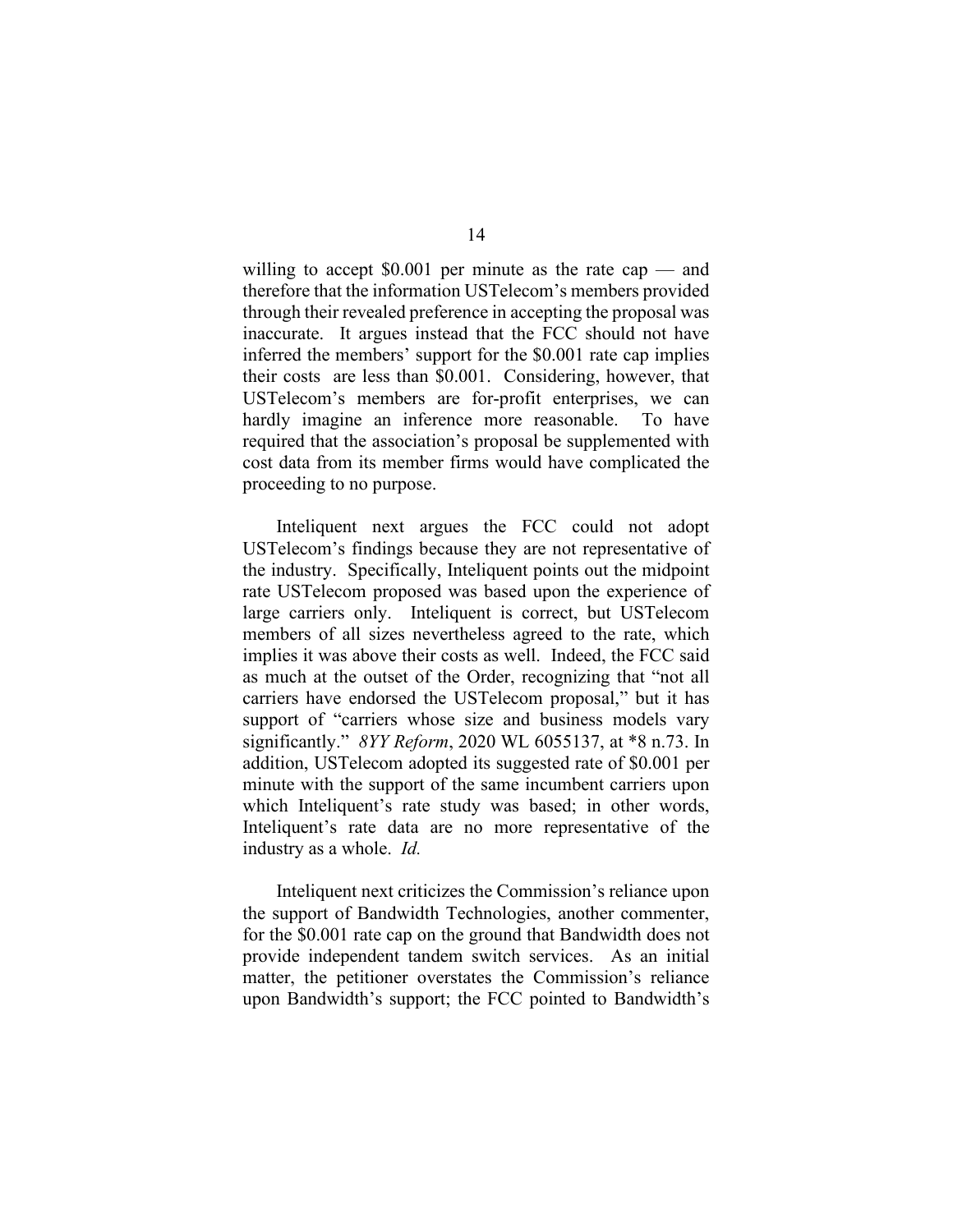assent to the rate cap merely to point out that not only USTelecom's members supported its proposal. More fundamental, Inteliquent's assertion that Bandwidth does not provide the same kind of services as Inteliquent is not correct; it does, but it uses a lower-cost, internet-based technology. In any event, Inteliquent's argument that its own legacy technology deserves special cost consideration conflicts with the Commission's stated purpose of encouraging adoption of lower cost technologies; we cannot substitute Inteliquent's preferred policy of maintaining old technology for the Commission's contrary policy.

In sum, the FCC did not delegate its decision-making to USTelecom. Nor did the FCC improperly rely upon USTelecom's proposal despite the lack of explicit cost data supporting the proposal.

# **D. Cost-justification of the Rate Cap**

Inteliquent and the *amici* argue broadly that the rate cap the FCC has adopted is below some tandem switch providers' costs and therefore unreasonable. It is true, as Inteliquent notes, that the FCC may not ignore "costs that the Commission acknowledges to be legitimate," *Global Tel\*Link v. FCC*, 866 F.3d 397, 413 (D.C. Cir. 2017), but as discussed above, other considerations may justify its departure from cost-based rates, *see CTA*, 87 F.3d at 532. Next, as the FCC and USTelecom point out, Inteliquent never provided evidence that the rate cap is below its costs, nor does it claim that now. Instead, it argues the rate cap is below its current weighted national average *rate*, but it produced no authority suggesting it is entitled to that rate. Therefore, it was reasonable for the Commission to conclude that Inteliquent's data did not prove it needed to continue charging its current rates to remain profitable.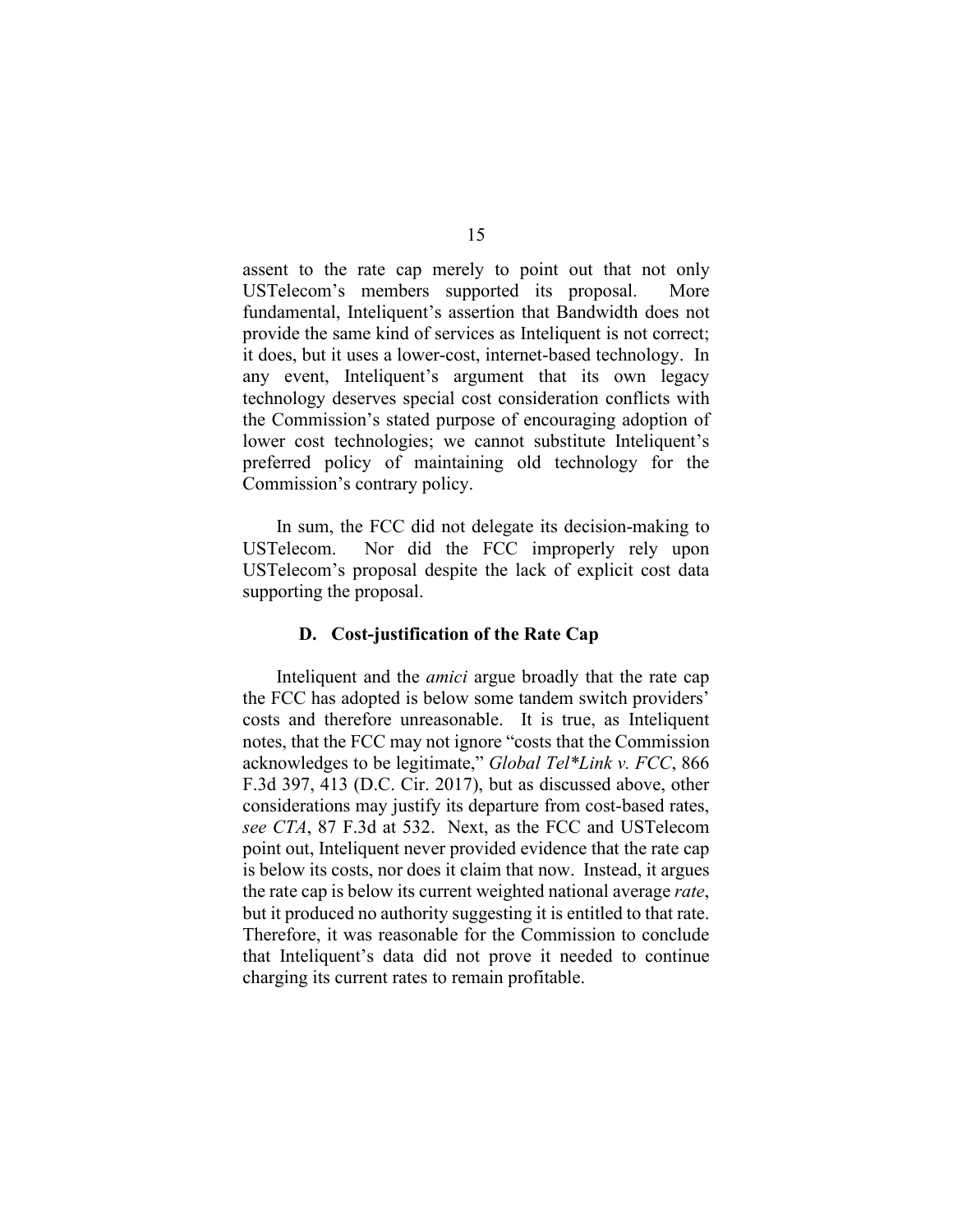Inteliquent then argues that the agreement of USTelecom's membership to a \$0.001 per minute rate cap does not demonstrate that the rate is above-cost because its members may cross-subsidize by shifting costs to "tandem connection charges." Although that is possible, there is no record evidence that USTelecom's members will cross-subsidize tandem switch services capped at \$0.001. In addition, the FCC points out that the independent tandem switch providers among USTelecom's members, which could not cross-subsidize, nonetheless agreed to the rate cap.

Finally, Inteliquent argues the rate cap is below-cost for some rural carriers, pointing to a letter in the record that so asserts. As the Commission points out, however, the letter does not contain any supporting data and Inteliquent made no effort to reconcile the letter with the support of USTelecom's rural members. Finally, even if Inteliquent is correct that the rate is below cost for a small number of providers, Inteliquent cites no precedent, and we are aware of none, requiring the FCC to set a rate cap above the costs of the highest cost provider.

## **IV. Conclusion**

Inteliquent's petition rests upon weak data and an outdated approach to price regulation. Incentive-based regulation need not accommodate the high-cost practices of every regulated firm, particularly when exigent circumstances, in this instance widespread arbitrage, provide the impetus for the agency's order. Further, Inteliquent's submission did not show the Commission's rate cap was below cost for itself or for any other provider.

The FCC Order setting the rate cap for tandem switching services at \$0.001 per minute was not arbitrary and capricious; therefore, the petition for review is